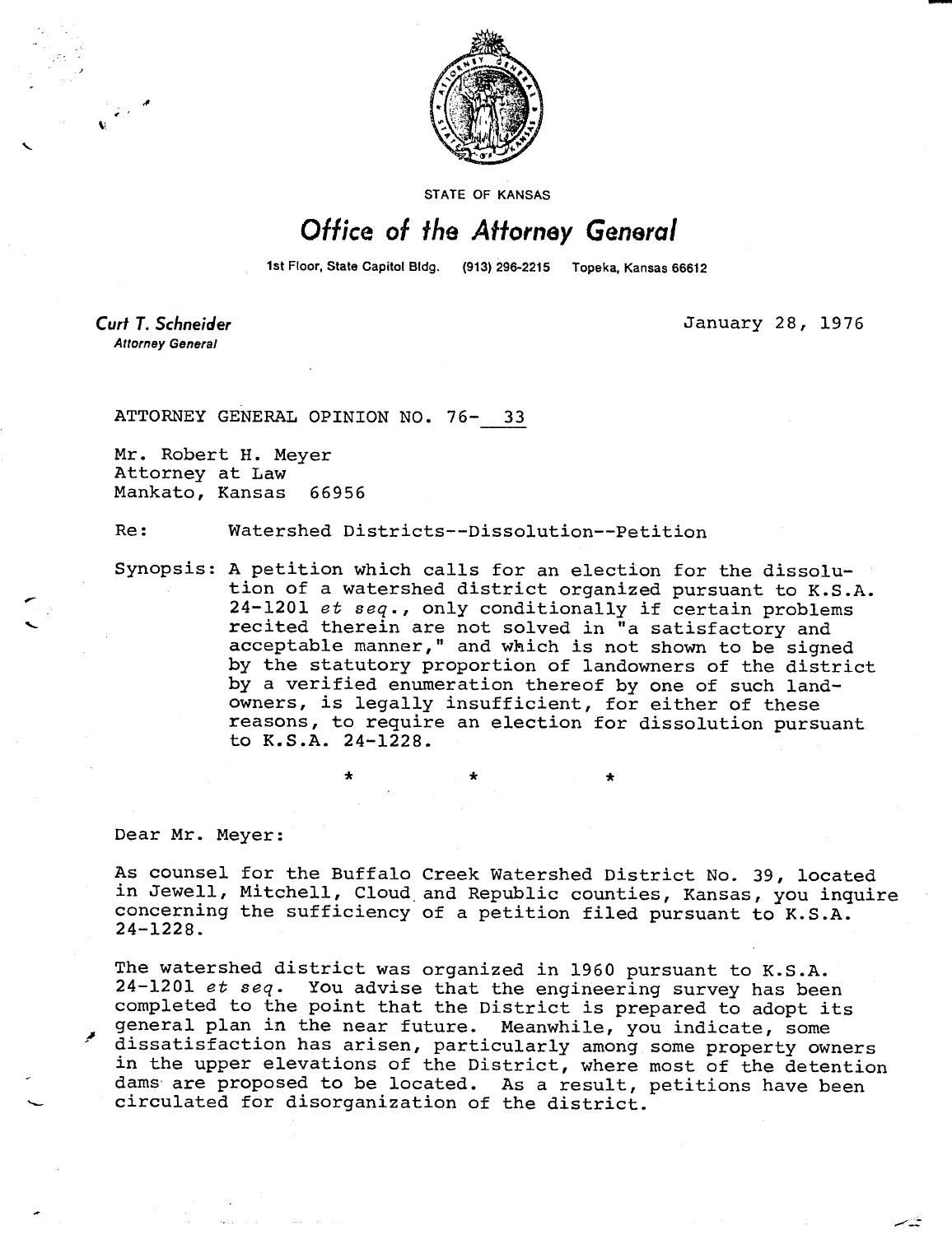Mr. Robert H. Meyer Page Two *i* January 28, 1976

K.S.A. 24-1228 authorizes the calling of an election for dissolution of a district when it has been organized and incorporated for more than four years and it has not

> "adopted a general plan of work and projects to be undertaken by the district, nor constructed or contracted to construct any works of improvement, nor incurred any continuing obligations for maintenance of any works of improvement. . . . "

It further provides that an election shall be called

"if written petitions therefor signed by twenty percent (20%) of the landowners of said district, as shown by a verified enumeration of said landowners by a landowner of said district, are filed with the secretary of said board."

The petition is entitled a "PETITION FOR REQUESTING A VOTE FOR BUFFALO WATERSHED." It recites that certain conditions have changed since 1960,  $i.e.,$  the need to provide water to Jewell City and the ownership of much land in the district. It goes on to express objections to the location of dam sites, the size of dams and holding areas, and to suggest that "pasture locations and more smaller dams will perform the needed flood water control." It concludes with the following two paragraphs:

> "If the present board can not solve the above-mentioned problems in a satisfactory and acceptable manner, we believe the watershed board should provide for an election to permit the present land owners to vote on continuation or discontinuation of the Buffalo watershed. We, therefore, have signed this petition for the purpose of bringing this issue to the vote of the Buffalo watershed land owners."

You point out that the wording of the petition suggests that it was the intent of the signers to call for an election to dissolve the district only conditionally, *i.e.*, only if the district was unable to "solve the above mentioned problems in a satisfactory and acceptable manner," for according to that paragraph, only then and in that event do the signers ask the board to call an election on